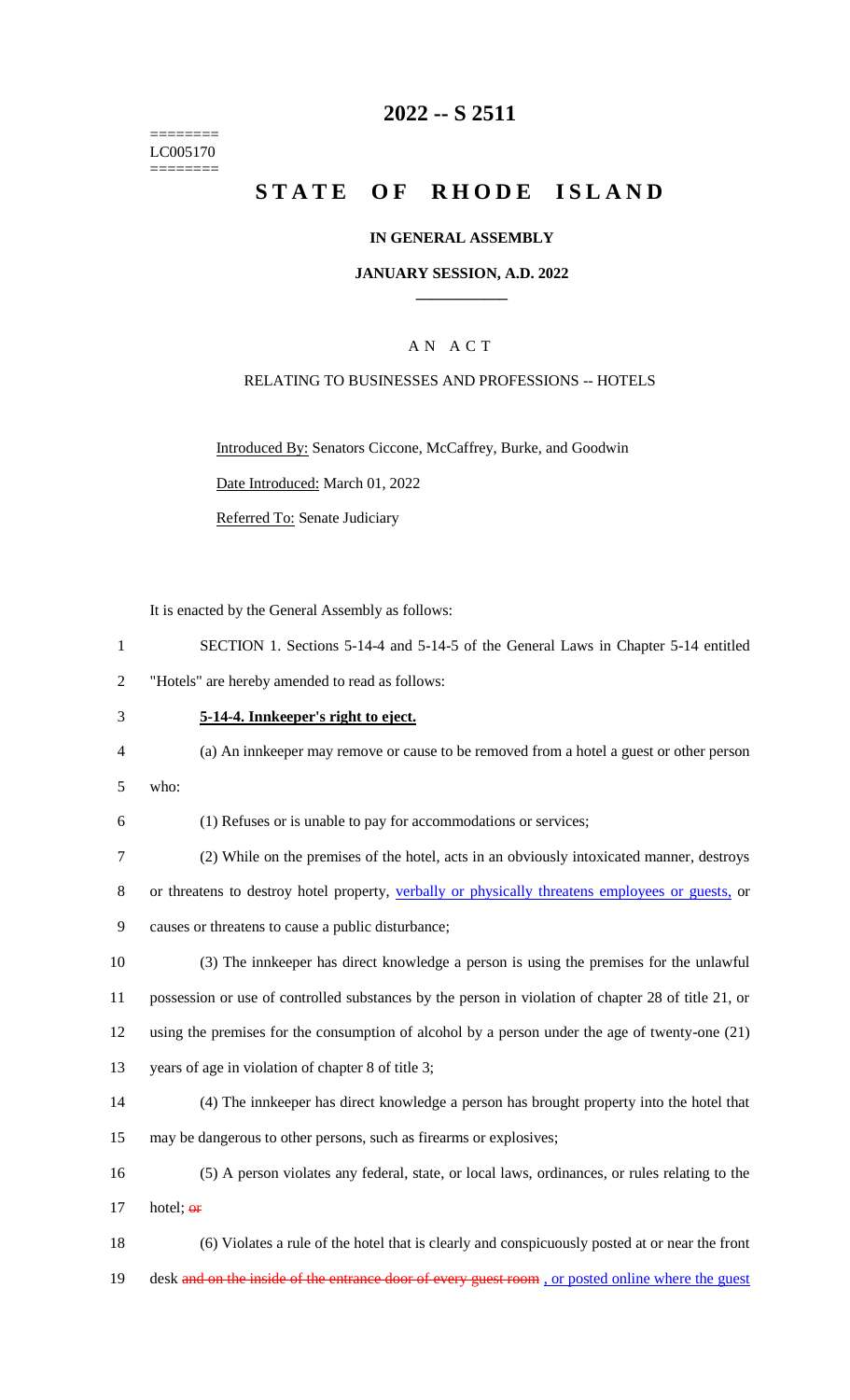- 1 can view it before making a reservation at the hotel; or
- (7) Uses verbally abusive language towards the hotel's employees or guests.
- (b) If the guest has paid in advance, the innkeeper shall tender to the guest any unused portion of the advance payment at the time of removal.
- **5-14-5. Refusal of admission.**
- An innkeeper may refuse to admit or refuse service or accommodations to a person who:
- (1) While on the premises of the hotel, acts in an obviously intoxicated manner, destroys
- or threatens to destroy hotel property, or causes or threatens to cause a public disturbance.
- (2) The innkeeper has direct knowledge a person is seeking accommodations for the
- unlawful possession or use of controlled substances in violation of chapter 28 of title 21 or the use
- of the premises for the consumption of intoxicating liquor by a person.
- 12 (3) A person under the age of eighteen (18) years if they are not in proper condition or are
- 13 unable to pay for their charges old.
- SECTION 2. This act shall take effect upon passage.

======== LC005170 ========